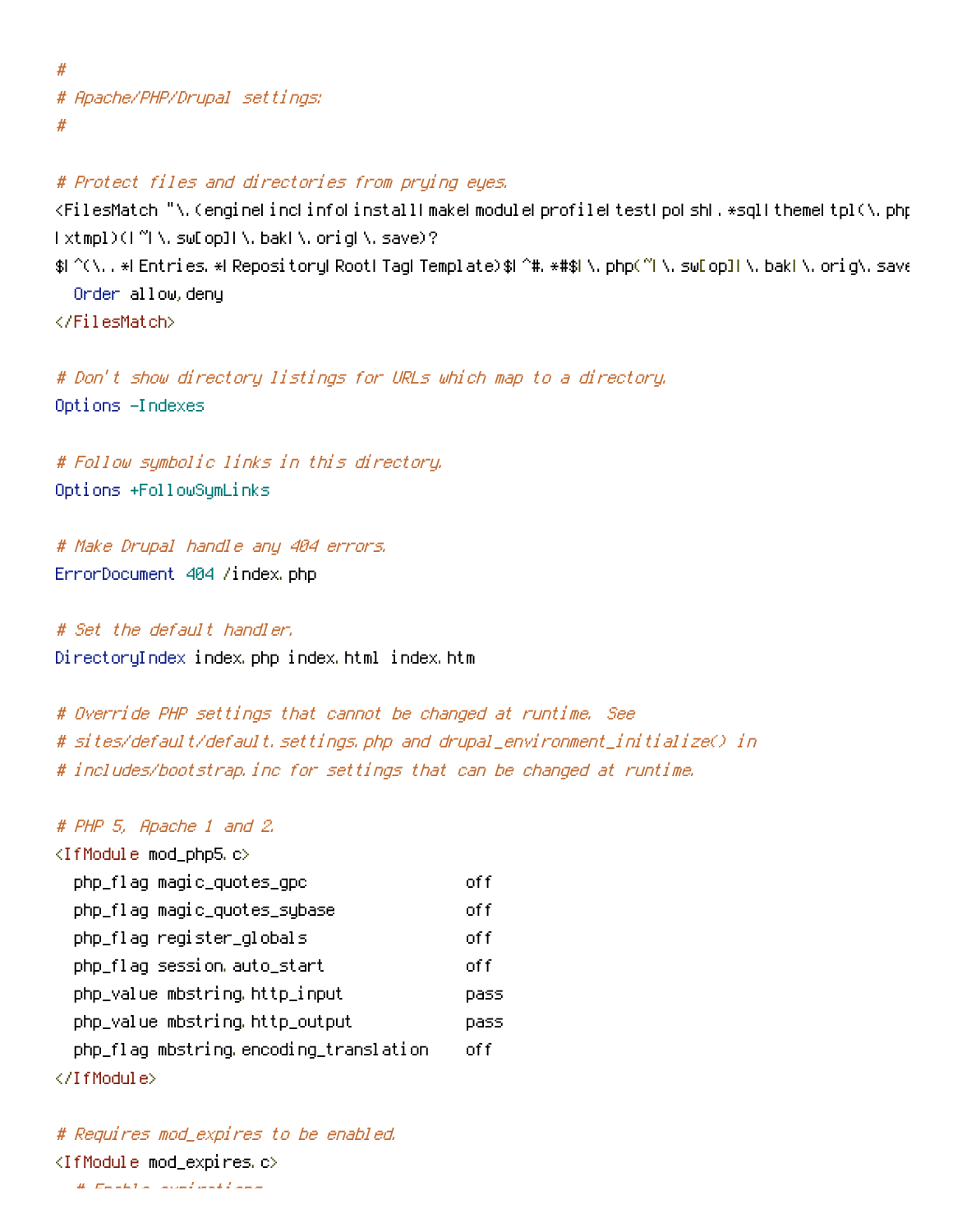# Enable expirations. ExpiresActive On

# Cache all files for 2 weeks after access (A). ExpiresDefault A1209600

<FilesMatch \.php\$>

# Do not allow PHP scripts to be cached unless they explicitly send cache # headers themselves. Otherwise all scripts would have to overwrite the # headers set by mod\_expires if they want another caching behavior. This may # fail if an error occurs early in the bootstrap process, and it may cause # problems if <sup>a</sup> non-Drupal PHP file is installed in <sup>a</sup> subdirectory. ExpiresActive Off </FilesMatch> </IfModule>

# Various rewrite rules.

 $\triangleleft$ IfModule mod rewrite.c $>$ RewriteEngine on

```
# Set "protossl" to "s" if we were accessed via https://. This is used later
# if you enable "www." stripping or enforcement, in order to ensure that
# you don't bounce between http and https.
RewriteRule ^{\wedge} - [E=protossl]
RewriteCond %{HTTPS} on
RewriteRule ^{\wedge} - [E=protossl: s]
```

```
# Block access to "hidden" directories whose names begin with a period. This
# includes directories used by version control systems such as Subversion or
# Git to store control files. Files whose names begin with a period, as well
# as the control files used by CVS, are protected by the FilesMatch directive
# above.
#
# NOTE: This only works when mod_rewrite is loaded. Without mod_rewrite, it is
# not possible to block access to entire directories from .htaccess, because
# <DirectoryMatch> is not allowed here.
#
# If you do not have mod_rewrite installed, you should remove these
# directories from your webroot or otherwise protect them from being
# downloaded.
RewriteRule "(^{\circ}|/)\mathcal{N} " - [F]
```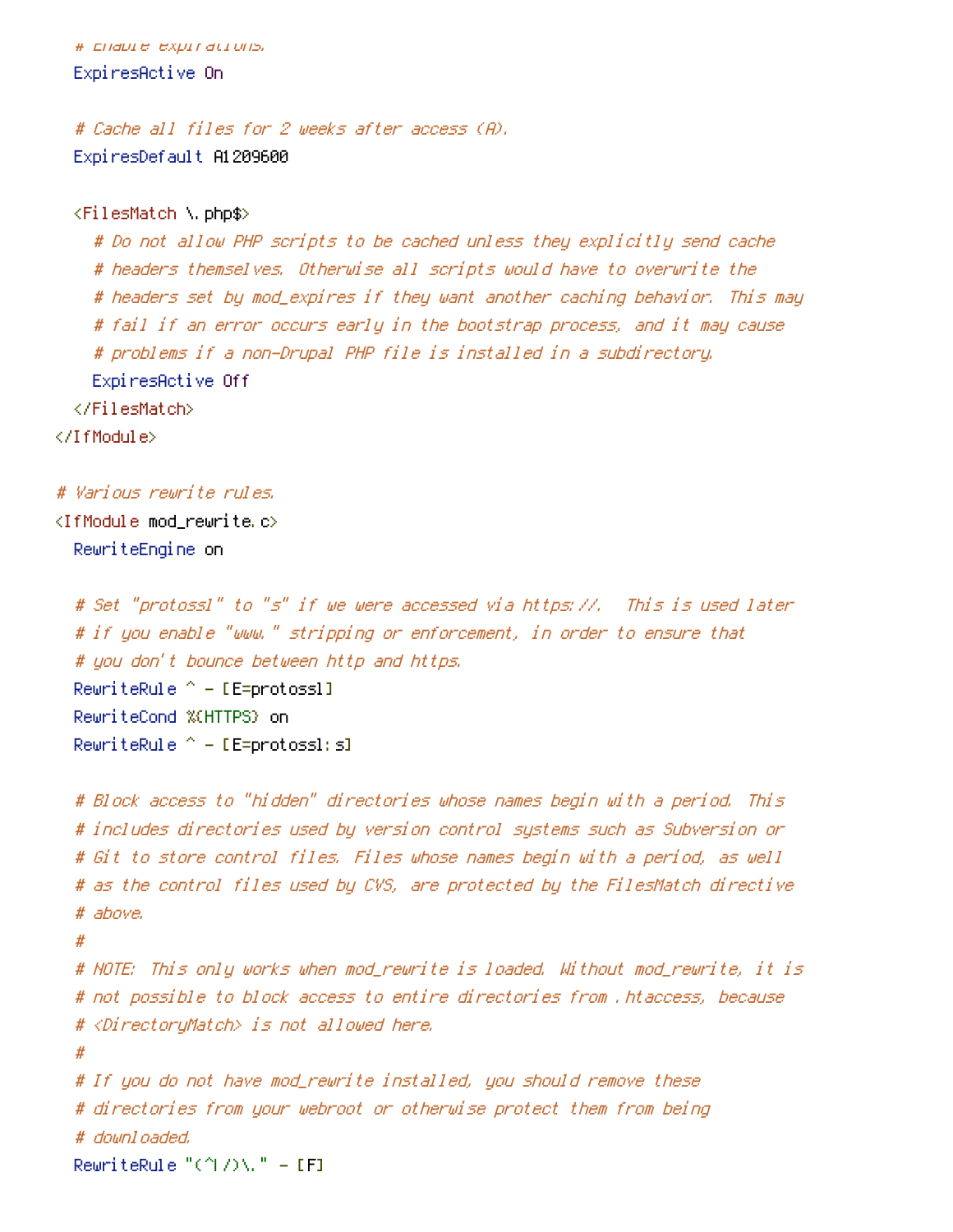```
# If your site can be accessed both with and without the 'www.' prefix, you
# can use one of the following settings to redirect users to your preferred
# URL, either WITH or WITHOUT the 'www.' prefix. Choose ONLY one option:
#
# To redirect all users to access the site WITH the 'www.' prefix,
# (http://example.com/... will be redirected to http://www.example.com/...)
# uncomment the following:
# RewriteCond %{HTTP_HOST} .
# RewriteCond %{HTTP_HOST} ! ^www\. [NC]
# RewriteRule ^ http%{ENV:protossl}://www.%{HTTP_HOST}%{REQUEST_URI} [L,R=301]
#
# To redirect all users to access the site WITHOUT the 'www.' prefix,
# (http://www.example.com/... will be redirected to http://example.com/...)
# uncomment the following:
# RewriteCond %{HTTP_HOST} ^www\.(.+)$ [NC]
# RewriteRule ^ http%{ENV:protossl}://%1%{REQUEST_URI} [L,R=301]
# Modify the RewriteBase if you are using Drupal in a subdirectory or in a
# VirtualDocumentRoot and the rewrite rules are not working properly.
# For example if your site is at http://example.com/drupal uncomment and
# modify the following line:
# RewriteBase /drupal
#
# If your site is running in a VirtualDocumentRoot at http://example.com/,
# uncomment the following line:
# RewriteBase /
# Pass all requests not referring directly to files in the filesystem to
# index.php. Clean URLs are handled in drupal_environment_initialize().
RewriteCond %{REQUEST_FILENAME} !-f
RewriteCond %{REQUEST_FILENAME} !-d
RewriteCond %{REQUEST_URI} !=/favicon.ico
RewriteRule \hat{ } index.php [L]
# Rules to correctly serve gzip compressed CSS and JS files.
# Requires both mod_rewrite and mod_headers to be enabled.
<IfModule mod_headers.c>
  # Serve gzip compressed CSS files if they exist and the client accepts gzip.
  RewriteCond %{HTTP: Accept-encoding} gzip
  RewriteCond %{REQUEST_FILENAME}\.gz -s
```